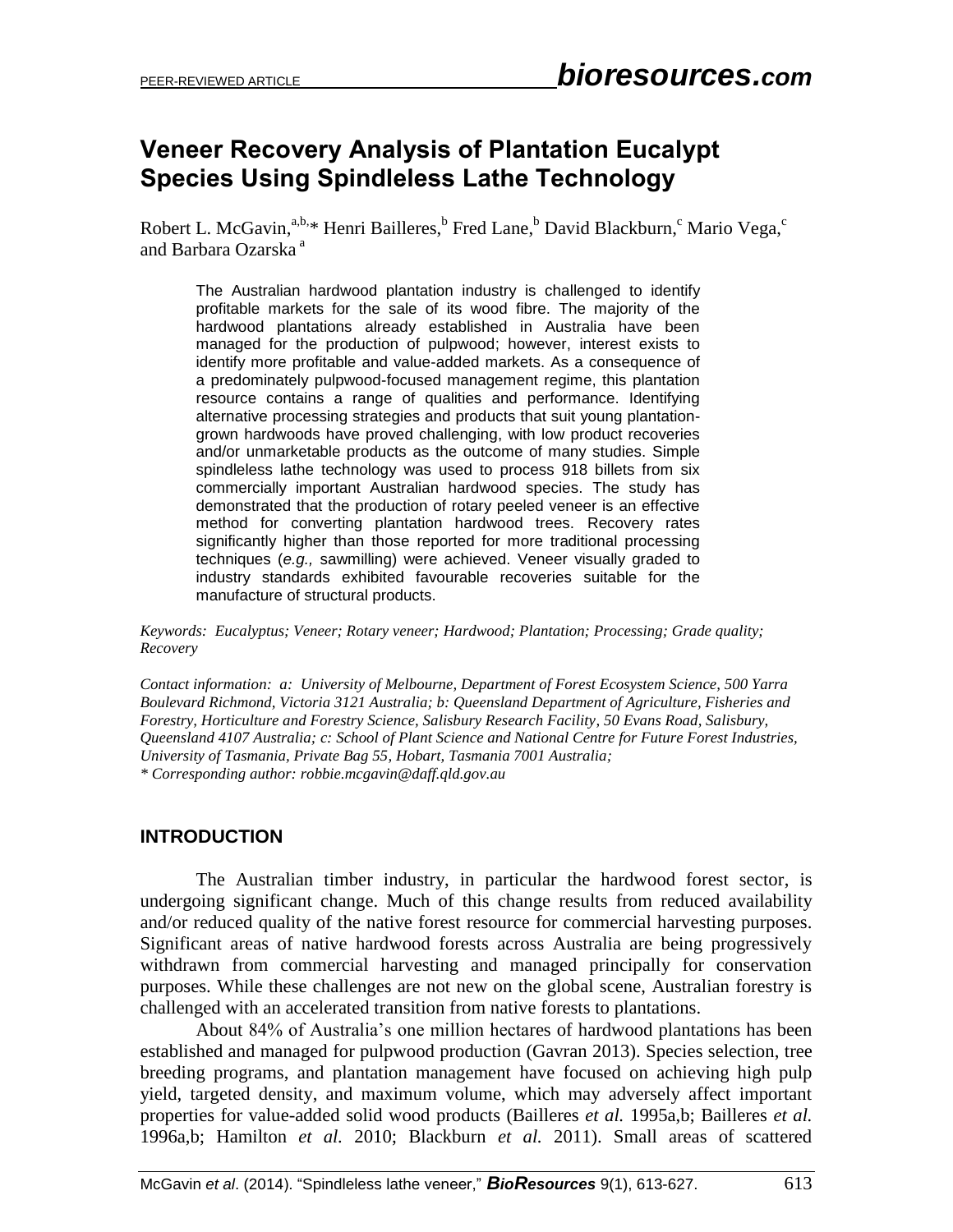plantations have been established for higher value products, mainly by State Government bodies. As a consequence, the hardwood plantation resource within Australia now consists of several species growing across a variety of climatic conditions and under a variety of management strategies, resulting in a wide range of plantation qualities and performances (Gavran 2013).

Recently, lower than expected product prices have resulted in an interest in higher value market options. This is despite site, species, and genetic selection, along with the lack of silvicultural inputs; for example, pruning and thinning are suboptimal for the production of logs suitable for many high value products.

Excluding high recovery rate processing technologies such as fibreboard or particleboard manufacture, previous processing studies of plantation eucalypt logs have focused mainly on conventional production systems to produce the traditional suite of sawn products (*e.g.,* Washusen 2011; Washusen and Harwood 2011; Blakemore *et al.* 2010a,b; Washusen *et al.* 2009; Leggate *et al.* 2000). This work has shown that difficulties are encountered in processing most of the existing hardwood plantation resources, with persistent problems arising in recovery, drying, stability, durability, and appearance qualities (Washusen *et al.* 2009). The result has been low profitability due to factors such as small log dimensions, high proportions of juvenile wood, growth stresses, and the high presence of knots*.* For example, Leggate *et al.* (2000) reported grade recoveries for a range of eucalypt species between 8% and 19% of log volume when sawn into commercial flooring products—less than half of what would be expected from mature native forest logs. Furthermore, Blackburn *et al.* (2011), in a sawing study of more than 500 *Eucalyptus nitens* plantation trees that used modern linear sawmilling technology purposely designed to maximise sawn-board recovery, showed that approximately half of the usual percentage recovery was possible.

Recent international advances in small log sawmilling, mainly tailored for the softwood industry, may have some application in the processing of plantation hardwoods. Nevertheless, challenges remain, including the economic impacts of high capital investment, large volume throughput requirements, low recovery of product, and the matching of dimensions and qualities of sawn wood to markets (Washusen 2011; Washusen and Harwood 2011). Other opportunities exist in the use of emerging thinsawing techniques to produce attractive "overlays" for products such as composite flooring. This allows the unique properties of these hardwoods species, such as hardness and/or high aesthetic appeal, to be maximised. However, high costs of production, low recovery rates, competition from other more easily converted forest resources, and poorly established markets continue to make this approach economically challenging.

Preliminary research (Hopewell *et al.* 2008; McGavin *et al*. 2006) has shown that the conversion of plantation hardwood logs into veneer can yield significantly higher recoveries when compared with sawn timber processing. The resulting veneer is reported to have mechanical properties that are suitable for the manufacture of structural products (*e.g.,* plywood, laminated veneer lumber, *etc.*) in demand from the building industry (Hopewell *et al.* 2008). This processing method is not without challenges. Reliable adhesive performance and suitable technology to process small diameter logs are among a range of issues requiring further investigation.

While some preliminary research on plantation veneers has provided positive and encouraging results (*e.g.*, Hopewell *et al.* 2008 and McGavin *et al*. 2006), they remain reliant on the use of existing local industry-adopted processing and manufacturing technologies, most of which are not designed for or ideally suited to small-diameter fast-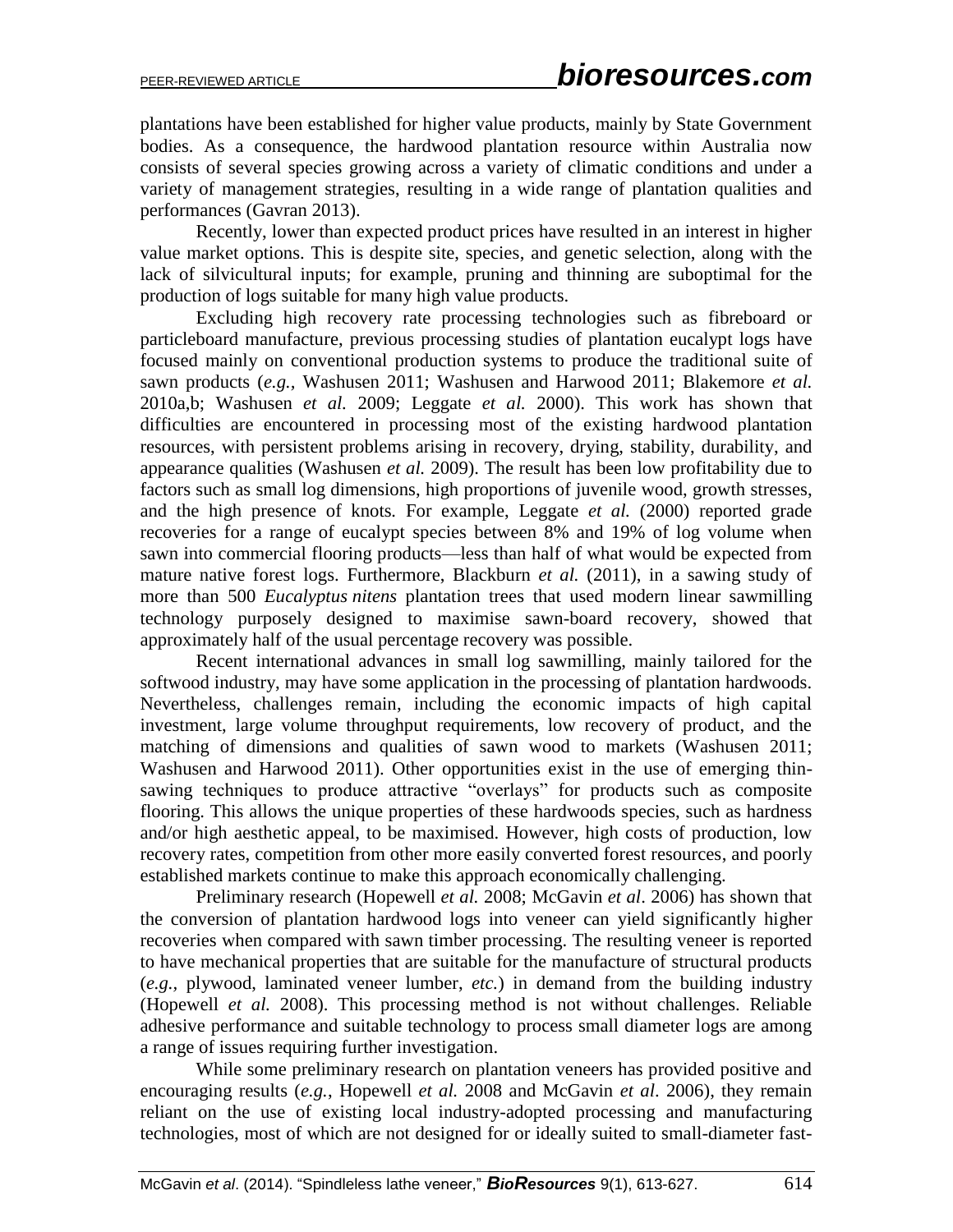grown plantation hardwoods. New technologies that have emerged in recent years are better suited to this resource, giving the potential for greater recovery and improved quality. In particular, the use of spindleless or centreless veneer lathes has rapidly expanded, primarily for peeling small-diameter forest resources (Arnold *et al.* 2013). This technology was originally developed in the 1980s to further process the large peeler cores produced from spindled lathes. In more recent years, spindleless lathes have been further developed and adopted through many Asian countries for processing billets from very small diameter trees with success. According to Arnold *et al.* (2013), there are more than 5,000 small-scale veneer mills in China dedicated to the processing of young, smalldiameter eucalypt logs. However, there are few publications providing detailed information on the veneer quality and recovery from spindleless lathe technology (*e.g.,* Luo *et al.* 2013). To date, there are no published recovery data (including product grade recovery) for the use of this technology in the processing of Australia's plantation resources, which involve different species and climates from those in Asian countries.

Arnold *et al.* (2013) reported that the adoption of this technology dramatically changed China's veneer processing industry because there is no longer the usual prerequisite for large diameter billets. Instead, small diameter logs (small end diameters of 6 cm or less) from plantations as young as 4 to 5 years old can be processed economically to yield high value veneer (Luo *et al.* 2013). A key to China's production success is the a large number of small-scale operations located close to the forest resource, each using equipment with a low capital cost and dependent on the availability of low-cost labor.

Using spindleless veneer lathe technology and best practice commercial processing methods, this study aimed to quantify and report on log and grade recoveries from logs harvested from six commercially important Australian hardwood plantation species grown for pulpwood and sawn timber.

#### **EXPERIMENTAL**

#### **Plantation Sampling**

Trees were sampled from commercial plantation stands representing the average resource currently available for the industry's use now and in the immediate future. Six of the major commercially important Australian plantation hardwood species were selected. The species included: *Corymbia citriodora* subsp. *variegata* (spotted gum), *Eucalyptus cloeziana* (Gympie messmate), *Eucalyptus dunnii* (Dunn's white gum), *Eucalyptus pellita* (red mahogany), *Eucalyptus nitens* (shining gum), and *Eucalyptus globulus* (southern blue gum) (Table 1). Plantations sampled were established for a range of end products from traditional pulp to high quality solid wood. The diameter at breast height over bark (DBHOB) was measured for the selected trees. Trees were harvested and cross-cut to provide 1.3 m veneer billets. Each billet met the minimum form requirements including straightness (<40 mm sweep), a small end over bark diameter (SEDOB) no less than 120 mm, along with an absence of ramicorns, double leaders, major branches, and visible external injuries. The billets were sampled so that no more than five billets per tree were collected to ensure adequate representation of trees within the study. Table 1 provides a description for each species, age, plantation location, number, and the DBHOB of trees' sampled, and the number of billets included in the study.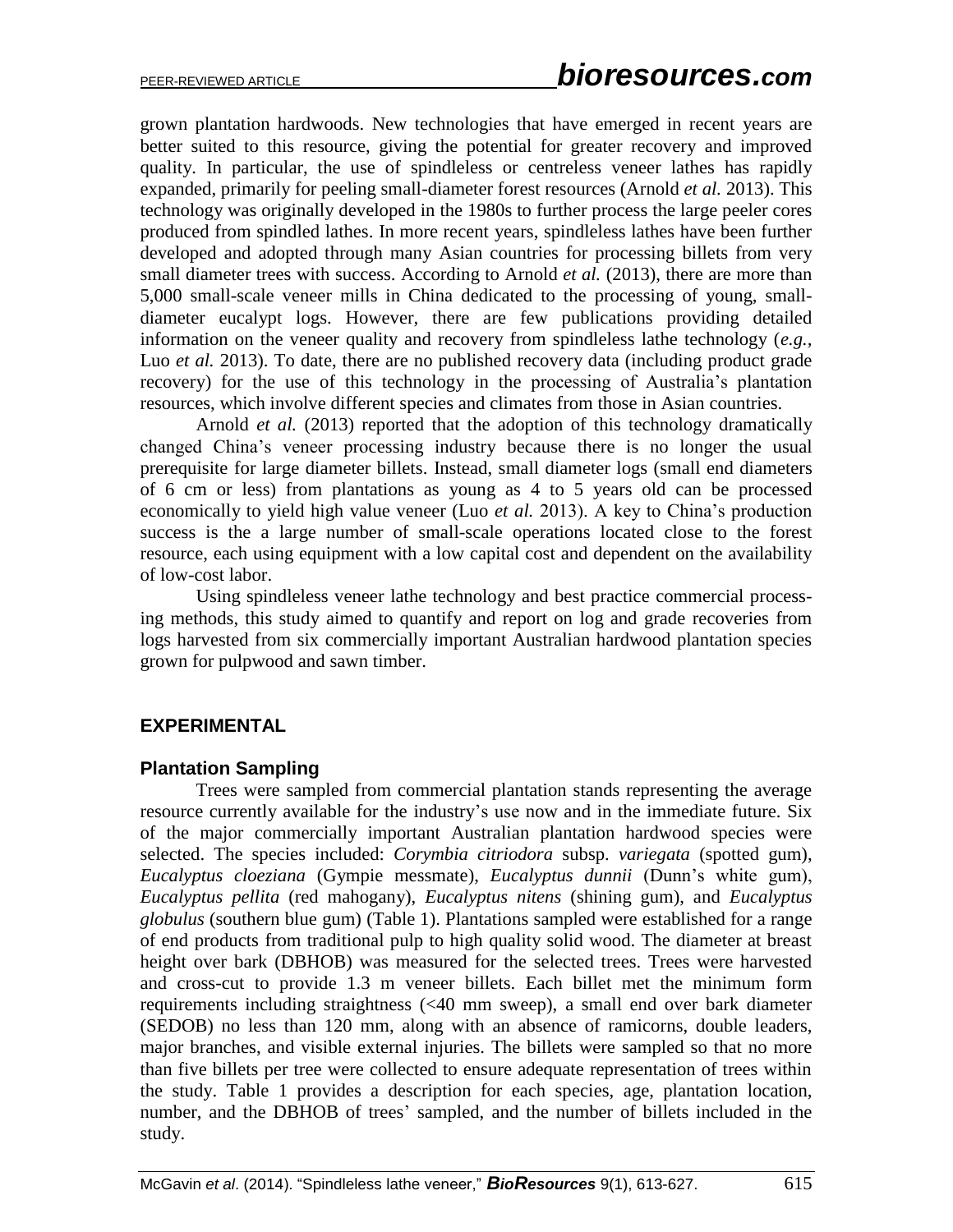| <b>Table 1. Plantation Trial Material</b> |  |  |
|-------------------------------------------|--|--|
|-------------------------------------------|--|--|

| Species                                         | Main<br>Traditional | Age<br>(years) | <b>Plantation Location</b>                                                                                                                                           | Number<br>of | Average<br>DBHOB <sup>*</sup> | Number<br><b>of</b> |
|-------------------------------------------------|---------------------|----------------|----------------------------------------------------------------------------------------------------------------------------------------------------------------------|--------------|-------------------------------|---------------------|
|                                                 | Market              |                |                                                                                                                                                                      | <b>Trees</b> | (cm)                          | <b>Billets</b>      |
| Corymbia<br>citriodora<br>subsp.<br>variegata   | Sawn<br>timber      | $10 - 12$      | Urbenville, New South<br>Wales<br>(28°25'S, 152°32'E);<br>Lismore, New South<br>Wales<br>(29°02'S, 153°05'E);<br>and<br>Tingoora, Queensland<br>(26°22'S, 151°48'E). | 80           | 20.6<br>(2.5)                 | 215                 |
| Eucalyptus<br>cloeziana                         | Sawn<br>timber      | $12 - 15$      | Pomona, Queensland<br>(26°23'S, 152°52'E);<br>and<br>Beerburrum,<br>Queensland<br>(26°23'S, 152°52'E).                                                               | 55           | 31.9<br>(6.3)                 | 223                 |
| Eucalyptus<br>dunnii                            | Pulp and<br>fibre   | 11             | Urbenville, New South<br>Wales<br>(28°28'S, 152°35'E)                                                                                                                | 60           | 22.9<br>(3.5)                 | 148                 |
| Eucalyptus<br>pellita                           | Sawn<br>timber      | 13             | Ingham, Queensland<br>(18°40'S, 146°8'E)                                                                                                                             | 38           | 28.1<br>(4.3)                 | 130                 |
| Eucalyptus<br>nitens                            | Pulp and<br>fibre   | $20 - 22$      | Strathblane,<br>Tasmania<br>(43°38'S, 146°94'E);<br>Geeveston, Tasmania<br>(43°15'S, 146°84'E);<br>and<br>Florentine, Tasmania<br>(42°66'S, 146°47'E).               | 41           | 34.0<br>(7.4)                 | 82                  |
| Eucalyptus<br>globulus                          | Pulp and<br>fibre   | $13 - 16$      | Deans Marsh, Victoria<br>(38°39'S, 143°92'E);<br>Orford, Victoria<br>(38°21'S, 142°07'E);<br>and<br>Mumbannar, Victoria<br>(37°96'S, 141°22'E).                      | 60           | 30.6<br>(3.7)                 | 120                 |
| Standard deviation is presented in parentheses. |                     |                |                                                                                                                                                                      |              |                               |                     |

#### **Billet Assessment**

The following parameters were measured on each billet prior to processing:

- Large end diameter under bark or *LEDUB* (m)—measured from the circumference with a diameter tape;
- Small end diameter under bark or *SEDUB* (m)—measured from the circumference with a diameter tape;
- Sweep or *S* (m)—measured as the maximum deviation from a straight edge that bridges the ends of the 1.3 m billets; and
- Shortest small end diameter or *SD* (m)—the shortest small end diameter was measured on the *Eucalyptus dunnii* and *Eucalyptus globulus* billets only using a steel rule.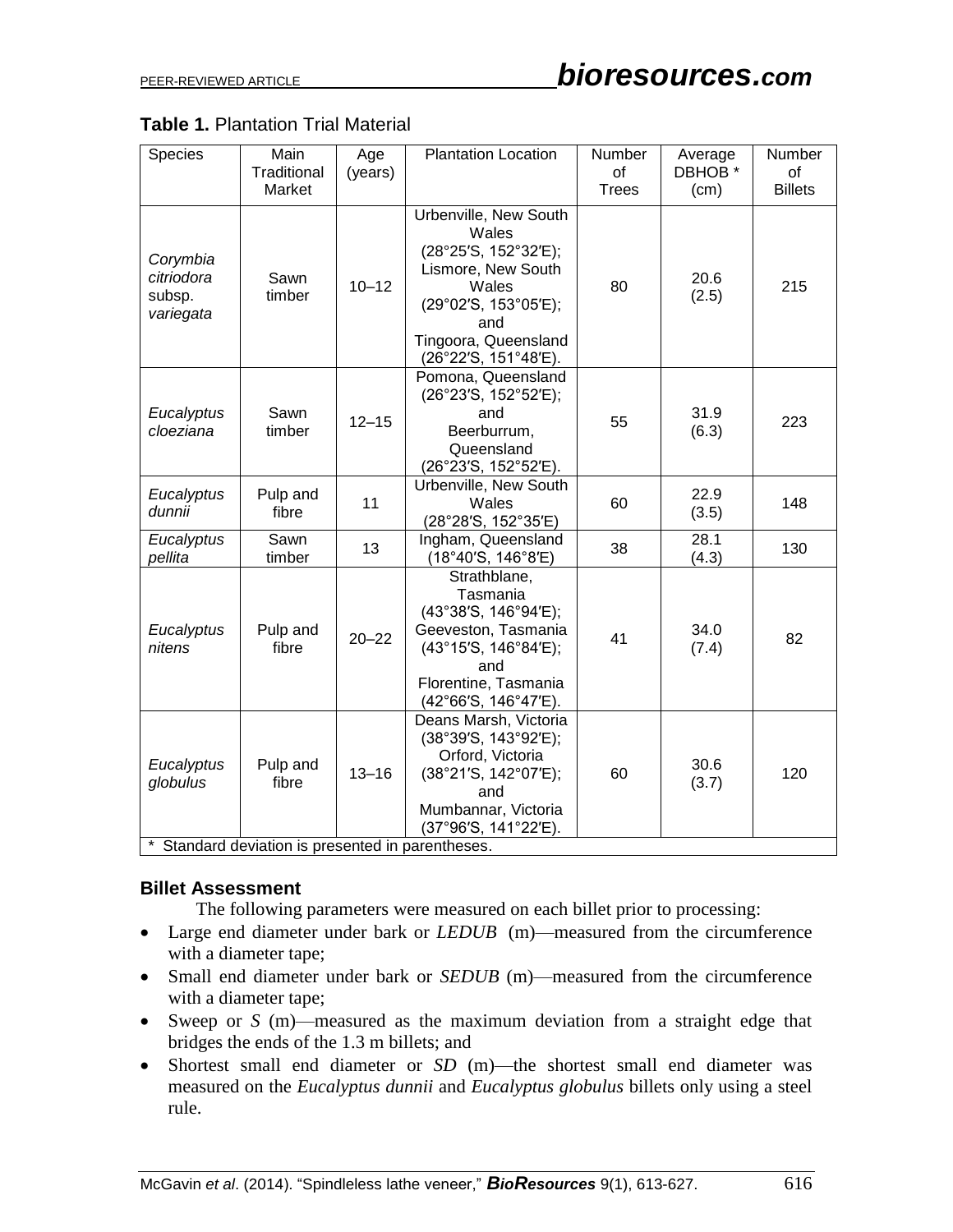An additional billet diameter was measured after each billet was rounded by the lathe. This process removed the minimum amount of the outer log required to prepare the billet for rotary peeling and veneer collection. The rounded diameter (*RD*) was measured from the circumference with a diameter tape.

From the measured data, the following parameters were derived for each billet,

$$
V = \left(\frac{SEDUB + LEDUB}{2}\right)^2 \times \frac{\pi}{4} \times L
$$
 (1)

where *V* is the individual green billet volume  $(m^3)$ , *SEDUB* and *LEDUB* are described above,  $\pi$  is 3.141593, and *L* is 1.3 m, the nominal length of the billet.

$$
D_{CALC1} = SEDUB - S \tag{2}
$$

In Eq. 2,  $D_{CALCI}$  is the geometrically calculated rounded billet diameter (m) that remains once the billet has been rounded to a cylinder in preparation for peeling, and *SEDUB* and *S* are as described above,

$$
D_{CALC2} = SD - S \tag{3}
$$

with *D<sub>CALC2</sub>* equal to the geometrically calculated rounded billet diameter (m) that remains once the billet has been rounded to a cylinder in preparation for peeling, and where *SD* and *S* are as described above.

The methodology for calculating the rounded billet diameter based on simple geometrical considerations was developed to investigate its use as a straightforward predictive tool. The calculation was based on two easy-to-measure billet attributes; SEDUB and S. For *Eucalyptus dunnii* and *Eucalyptus globulus* billets, analysis using SD and S was also explored to investigate whether the correlation between actual and calculated rounded diameter could be improved with another easily measured log trait.

#### **Billet Processing**

Peeling was performed using an OMECO TR4 spindleless veneer lathe. The lathe has backup rollers with ganged teeth which are positioned by a combination of a mechanical and a hydraulic system. A mechanical drive system on the backup rollers turns the billet on the periphery, eliminating the need for traditional spindle mechanisms. The nose bar is a non-driven roller system. The lathe is capable of processing billets with a maximum length of 1,350 mm and maximum log diameter of 400 mm. The minimum peeler core size is 45 mm. The actual peeler core was measured on each billet. A small number of *Eucalyptus nitens* billets were too large (>400 mm) to process on the spindleless lathe. These were rounded and/or partially peeled using a conventional spindled lathe before the peeling was completed on the OMECO TR4 spindleless lathe. For the study, the nominal dried veneer thicknesses were 2.4 mm, 2.5 mm, and 3.0 mm. These were selected to represent the most common veneer thicknesses used for structural veneer-based products in Australia. The lathe was set and operated with best practice operations to provide optimum veneer quality. The majority of billets were preheated until the billet core reached an average of  $75^{\circ}$ C using saturated steam prior to peeling.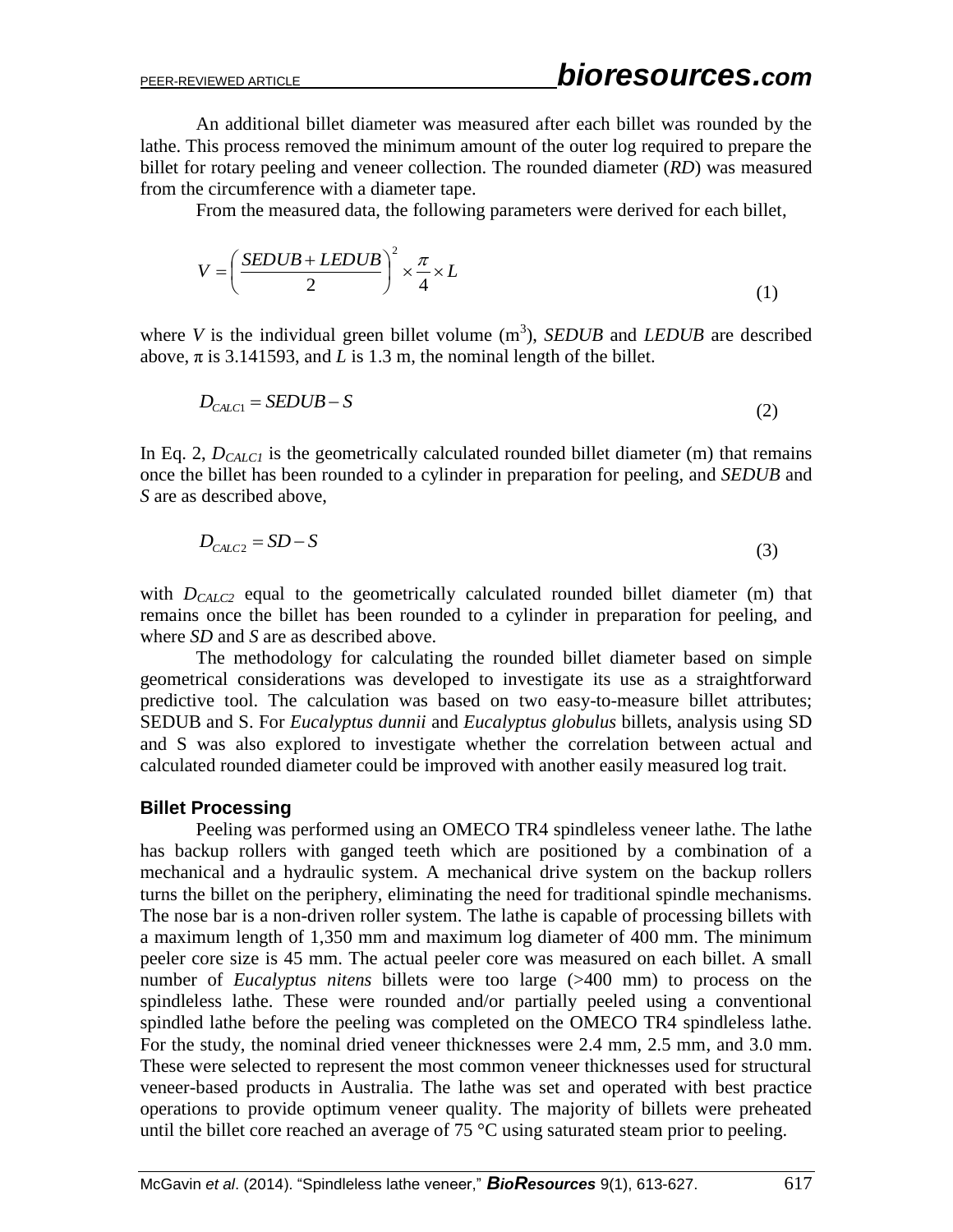#### **Veneer Management**

The resulting veneer ribbon had green veneer measurements collected and then sequentially clipped to sheets with a 1,400 mm maximum width. This target sheet size was chosen to provide 1,200 mm dried and trimmed veneer sheets as per standard industry practice. Veneers down to 300 mm wide were included, with the exception of a number of 150 mm wide sheets specifically targeted for veneer property evaluations (details not reported). While these 150 mm sheets were not specifically graded, a grade was assigned based on known neighbouring veneer qualities. Veneer sheets were labelled with a unique identifier and seasoned with a conventional jet box veneer drying system using standard commercial practises (temperatures ranged from 160 °C to 190 °C during drying) with a target moisture content of 5%. Veneers were then stabilised to 10% moisture content in storage.

The following parameters were measured on the veneer sheets:

- Green veneer thickness (*GT*)—the thickness of each green veneer sheet, measured using a dial thickness gauge  $(\pm 0.01 \text{ mm})$  at three locations along the sheet length;
- Green width (*GW*)—the width (perpendicular to grain) was measured from green veneer sheets prior to clipping and excluded any major defects (*i.e.,* wane or undersize thickness) that was present at the beginning or end of the veneer ribbon;
- Dried veneer thickness (*DT*)—the thickness of each dried veneer sheet, measured using a dial thickness gauge at three locations along the sheet length; and
- Dried veneer width (*DW*)—the width (perpendicular to grain) of each dried veneer sheet.

#### **Visual Grading**

Veneer quality was assessed by visual grading in accordance with Australian and New Zealand Standard *AS/NZS 2269.0:2012* (Standards Australia 2012). This standard is widely adopted across the Australian veneer industry and follows the same principles as other international veneer visual grading classification systems. The standard separates structural veneer into four veneer surface qualities and a reject grade according to severity and concentration of imperfections and defects. The grading process was undertaken by a minimum of two experienced graders to minimise variation with defect definition and measurement and to ensure consistent assessment.

#### **Recovery**

Four recovery calculation methods were used, including green veneer recovery, gross veneer recovery, net veneer recovery, and graded veneer recovery. Green veneer recovery provides a useful measure of the maximum recovery, taking into account log geometry (sweep, taper, circularity) and lathe limitations (*e.g.,* peeler core size). Green veneer recovery disregards internal log quality. Green veneer recovery (*GNR* as %) was calculated as follows,

$$
GNR = \frac{L \times \sum_{v \text{ener}} (GT_{mean} \times GW)}{\sum_{biller} V} \times 100
$$
\n(4)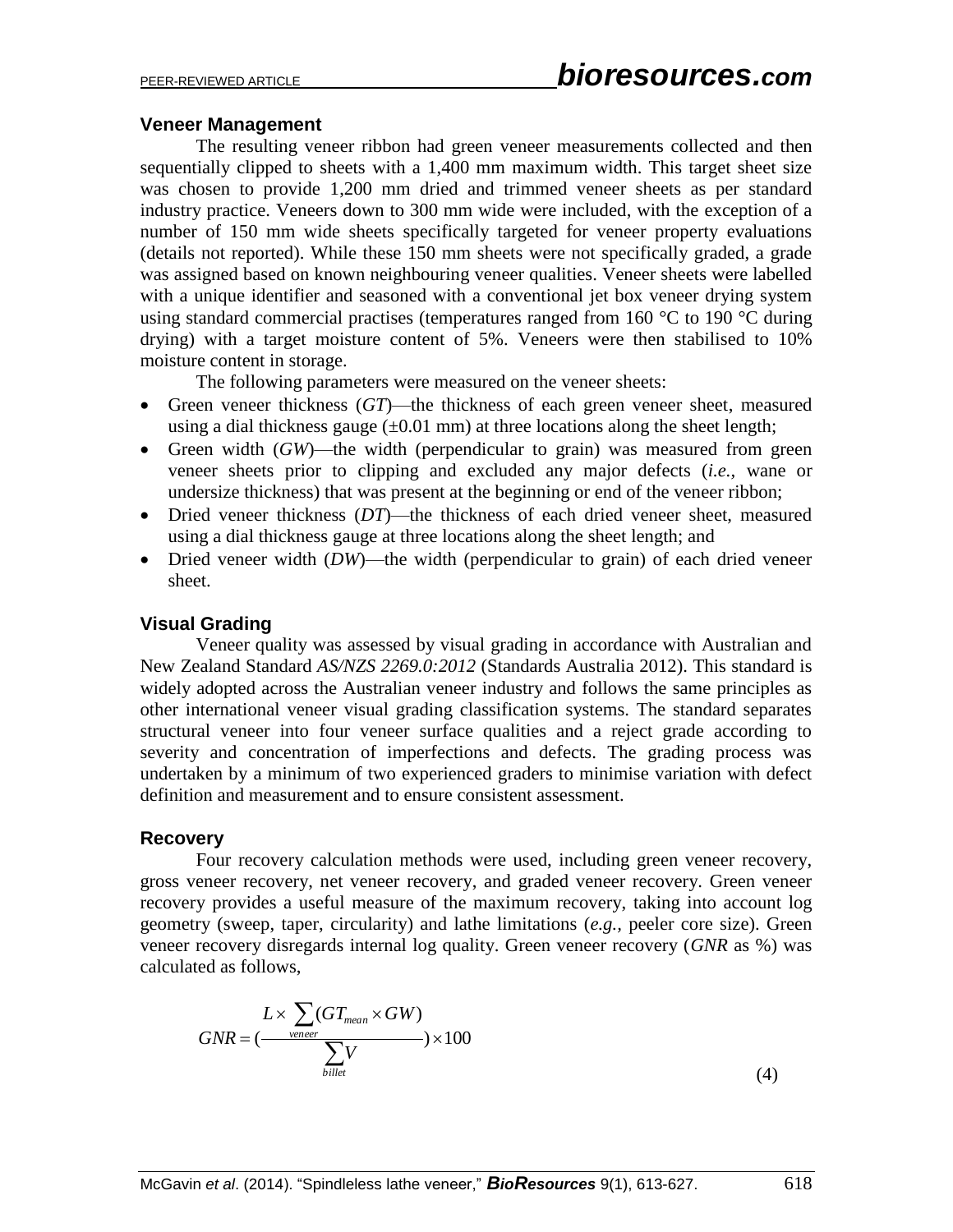where  $GT_{mean}$  is the average green veneer thickness (m) from all measurements taken from the individual trial, *GW* is the green veneer width (m, perpendicular to grain) as measured prior to clipping and excluding any major defects (*i.e.,* wane or undersize thickness) that were present at the beginning or end of the veneer ribbon, and *L* and V are as described for Eq. 1.

Gross veneer recovery provides a useful measure of the maximum recovery of dried veneer that meets the quality specifications of *AS/NZS 2269.0:2012* (A-grade to Dgrade). This recovery includes the losses accounted for in green veneer recovery but also includes additional losses from visual grading (*i.e.,* veneer which failed to meet grade) and the drying process (*e.g.,* veneer shrinkage, splits, *etc.*). Gross veneer recovery (*GSR* as %) was calculated as follows,

$$
GSR = \frac{L \times \sum_{vener} (DT_{mean} \times GRW)}{\sum_{biller} V} \times 100
$$
 (5)

where *DTmean* is the mean dry veneer thickness (m) from all measurements taken from the individual trial, *GRW* is the width (m, perpendicular to grain) of dried veneer that meets the grade requirements of A, B, C, and D grades in accordance with *AS/NZS 2269.0:2012*, and *L* and V are as described for Eq. 1.

Net veneer recovery provides a useful measure of process efficiency, as it identifies the saleable product, taking into account the product manufacturing limitations. Net veneer recovery includes the losses accounted for in gross veneer recovery but also includes the additional losses due to the trimming of veneer before, during, and after product manufacture. The loss incurred when veneer sheets are reduced in width to the final product size is known as a trimming factor. In this study the trimming factor was 0.96, which corresponds to reducing the veneer sheet width perpendicular to the grain from 1,250 mm to 1,200 mm. The veneer sheet parallel to the grain was systematically reduced from 1,300 mm to 1,200 mm. Net veneer recovery (*NR* as %) was calculated as follows:

$$
NR = GSR \times 0.96 \times \frac{1200}{1300}
$$
  
thus NR = GSR \times 0.88615 (6)

Graded veneer recovery is the net veneer recovery for each grade as defined by *AS/NZS2269.0:2012* (*i.e.,* A, B, C, or D grades). Graded veneer recovery was calculated for each grade quality and is defined as *NRA, NRB, NRC,* and *NRD*.

#### **Statistical Analysis**

Analysis of variance and correlation coefficients were calculated to determine associations between the measured traits using IBM SPSS version 21. Pearson's productmoment correlation coefficients were calculated to determine associations between the measured traits. A single factor general linear model was fitted to the untransformed raw data for key variables to assess the difference between species (factors) based on all their billet's variables. *Post hoc* multiple comparison tests were performed through Tukey's Honestly Significant Difference Test. It uses the studentized range statistic to make all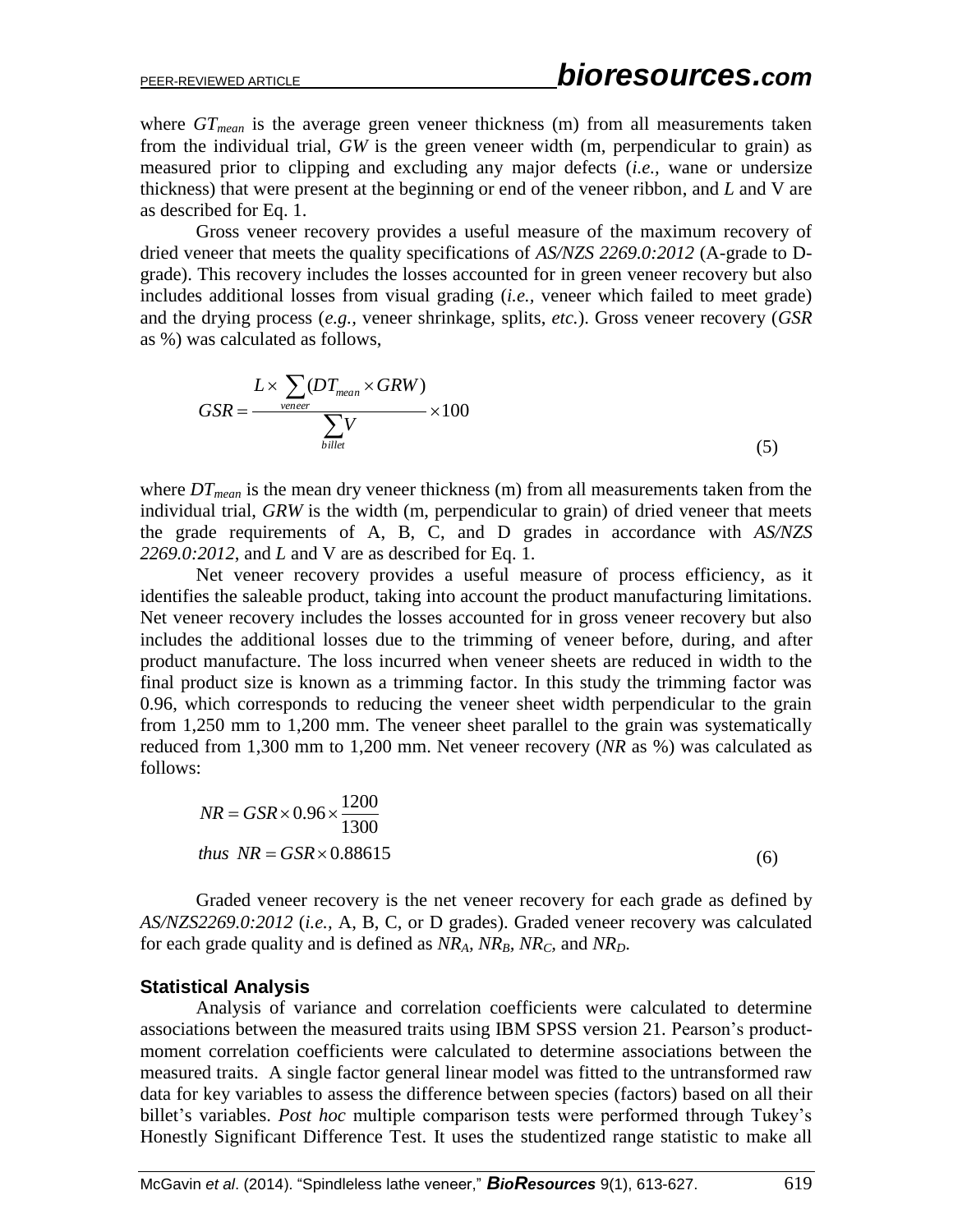pairwise comparisons between groups and sets the experiment error rate to the error rate for the collection for all pairwise comparisons.

### **RESULTS AND DISCUSSION**

A total of 918 billets from six different hardwood species totalling 48  $m<sup>3</sup>$  were processed into rotary veneer. Table 2 provides details of the billet characteristics for each species.

| Species                                                              | Average Billet<br>Small-end<br>Diameter<br><b>Under Bark</b><br>(cm | Average<br><b>Billet Volume</b><br>(m <sup>3</sup> ) | Total<br>Volume<br>Processed<br>(m <sup>3</sup> ) | Average Sweep *<br>(mm) |  |  |
|----------------------------------------------------------------------|---------------------------------------------------------------------|------------------------------------------------------|---------------------------------------------------|-------------------------|--|--|
| Corymbia                                                             | 15.6                                                                | 0.028                                                | 5.936                                             | 11                      |  |  |
| citriodora subsp.<br>variegata                                       | (2.52)                                                              | (0.009)                                              |                                                   | (5.09)                  |  |  |
| Eucalyptus                                                           | 23.5                                                                | 0.062                                                | 13.884                                            | 12                      |  |  |
| cloeziana                                                            | (5.23)                                                              | (0.027)                                              |                                                   | (6.98)                  |  |  |
| Eucalyptus dunnii                                                    | 17.5                                                                | 0.035                                                | 5.165                                             | 10                      |  |  |
|                                                                      | (3.31)                                                              | (0.014)                                              |                                                   | (5.20)                  |  |  |
| Eucalyptus pellita                                                   | 20.9                                                                | 0.049                                                | 6.354                                             | 11                      |  |  |
|                                                                      | (3.84)                                                              | (0.019)                                              |                                                   | (4.77)                  |  |  |
| Eucalyptus nitens                                                    | 28.9                                                                | 0.095                                                | 7.778                                             | 8                       |  |  |
|                                                                      | (7.09)                                                              | (0.052)                                              |                                                   | (4.33)                  |  |  |
| Eucalyptus                                                           | 25.7                                                                | 0.072                                                | 8.659                                             | 11                      |  |  |
| globulus                                                             | (3.47)                                                              | (0.020)                                              |                                                   | (5.22)                  |  |  |
| * Rounded to nearest mm, standard deviation presented in parentheses |                                                                     |                                                      |                                                   |                         |  |  |

**Table 2.** Billet Characteristics of the Six Hardwood Species

The *Eucalyptus nitens* billets were sourced from the oldest plantations included in this study. *Eucalyptus nitens* billets had the largest average SEDUB and largest average billet volume of 28.9 cm and  $0.095 \text{ m}^3$ , respectively, but also displayed the largest variation ranging from 17.5 cm to 52.0 cm and 0.033  $m<sup>3</sup>$  to 0.287  $m<sup>3</sup>$ , respectively. *Eucalyptus cloeziana* and *Eucalyptus globulus* billets had similar SEDUB characteristics, with averages of 23.5 cm and 25.7 cm, respectively. *Eucalyptus pellita* and *Eucalyptus dunnii* followed with an average SEDUB of 20.9 cm and 17.5 cm, respectively. *Corymbia citriodora* subsp. *variegata* displayed the lowest average SEDUB of 15.6 cm, and, as expected, the lowest average billet volume of  $0.028 \text{ m}^3$ . This species also displayed the least variation in SEDUB and billet volume, ranging from 9.5 cm to 22.5 cm and  $0.01 \text{ m}^3$  and  $0.06 \text{ m}^3$ , respectively.

The analysis of variance performed on sweep by species showed significant differences between samples of these species. Table 3 displays homogeneous subsets for range tests from *post hoc* multiple comparison tests based on Tukey's Honestly Significant Difference Test. Most of the species exhibited similar billet sweep characteristics (average sweep between 10 and 12 mm), with the exception of *Eucalyptus nitens*, which displayed a significantly lower average billet sweep of 8 mm. This result suggests that, compared to the other species, *Eucalyptus nitens* has a natural tendency toward straightness.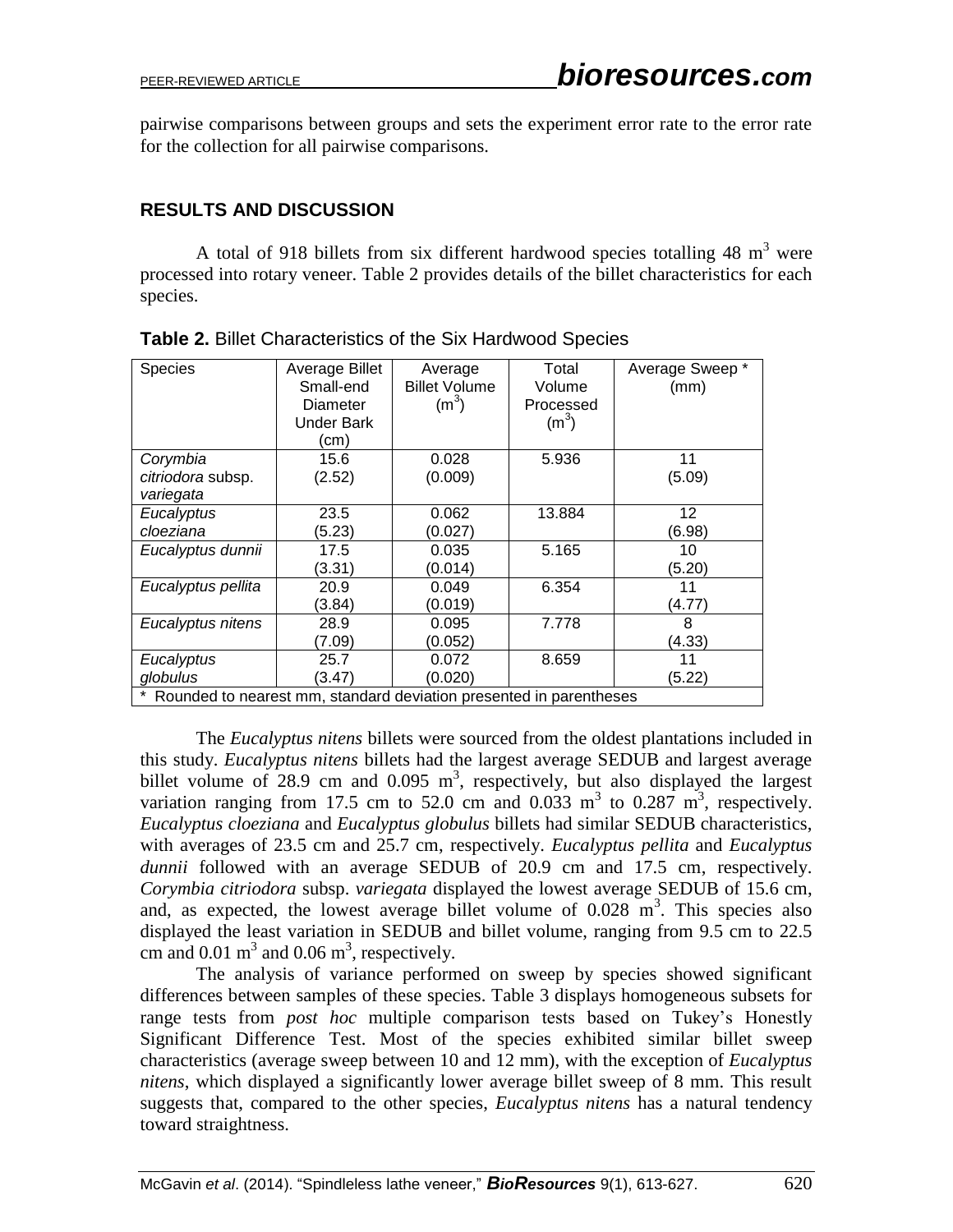0.05.

**Table 3.** Sweep *Post Hoc* Multiple Comparison Tests based on Tukey's Honestly Significant Difference Test

| <b>Species</b>                                                                        | N   | Subset |      |      |  |  |
|---------------------------------------------------------------------------------------|-----|--------|------|------|--|--|
|                                                                                       |     |        |      |      |  |  |
| Eucalyptus nitens                                                                     | 70  | 7.6    |      |      |  |  |
| Eucalyptus dunnii                                                                     | 146 |        | 10.0 |      |  |  |
| Eucalyptus pellita                                                                    | 129 |        | 10.9 | 10.9 |  |  |
| Eucalyptus globulus                                                                   | 120 |        | 11.0 | 11.0 |  |  |
| Corymbia citriodora                                                                   | 213 |        | 11.4 | 11.4 |  |  |
| subsp variegata                                                                       |     |        |      |      |  |  |
| Eucalyptus cloeziana                                                                  | 141 |        |      | 12.2 |  |  |
| Means for groups in homogeneous subsets are displayed based on observed means. Alpha= |     |        |      |      |  |  |

The green veneer recovery depends on the processing cutting pattern. The first step when peeling is rounding, the process whereby the billet is machined to a cylinder with consistent diameter and parallel sides. During this step, no usable veneer is recovered. Thus, in the peeling process, the green recovery depends on the ratio of volumes between a hollow cylinder (rounded billet excluding the peeler core) and an irregular truncated cone (billet). As a consequence, the parameters that impact the rounded billet size and therefore green recovery are primarily SEDUB, sweep, taper, and circularity.

Using billet SEDUB and sweep measurements to predict the billet rounded diameter (calculation method 1 or *DCALC1*) has proven to be a relevant method with a strong correlation with  $r^2$  values ranging between species from 0.86 to 0.98 when compared with the actual measured rounded billet diameter (Table 4).

| <b>Species</b>                          | <b>Calculation Method 1</b> | <b>Calculation Method 2</b> |
|-----------------------------------------|-----------------------------|-----------------------------|
| Corymbia citriodora subsp.<br>variegata | 0.93                        |                             |
| Eucalyptus cloeziana                    | 0.89                        |                             |
| Eucalyptus dunnii                       | 0.86                        | 0.90                        |
| Eucalyptus pellita                      | 0.95                        |                             |
| Eucalyptus nitens                       | 0.98                        |                             |
| Eucalyptus globulus                     | 0.87                        | 0.91                        |

**Table 4.** Coefficients of Determination between Calculated and Actual Measured Rounded Billet Diameter

Using the billet's shortest diameter (SD) instead of SEDUB, and sweep (calculation method 2 or *DCALC2*) further improved the correlation for the two species that exhibited the lowest correlation using the first method. This improvement on the coefficient of determination was only 0.04 for both *Eucalyptus dunnii* and *Eucalyptus globulus.* Other factors such as billet surface irregularities (*e.g.,* flutes), which are also more difficult to measure, would only be expected to provide marginal improvements. With coefficient of determination at about 0.9, the unexplained variance is probably mostly due to the experimental measurement error. This indicates that while the second method does provide an improved prediction, either method could be used to predict the effect of billet form on green recovery. This has a range of potential applications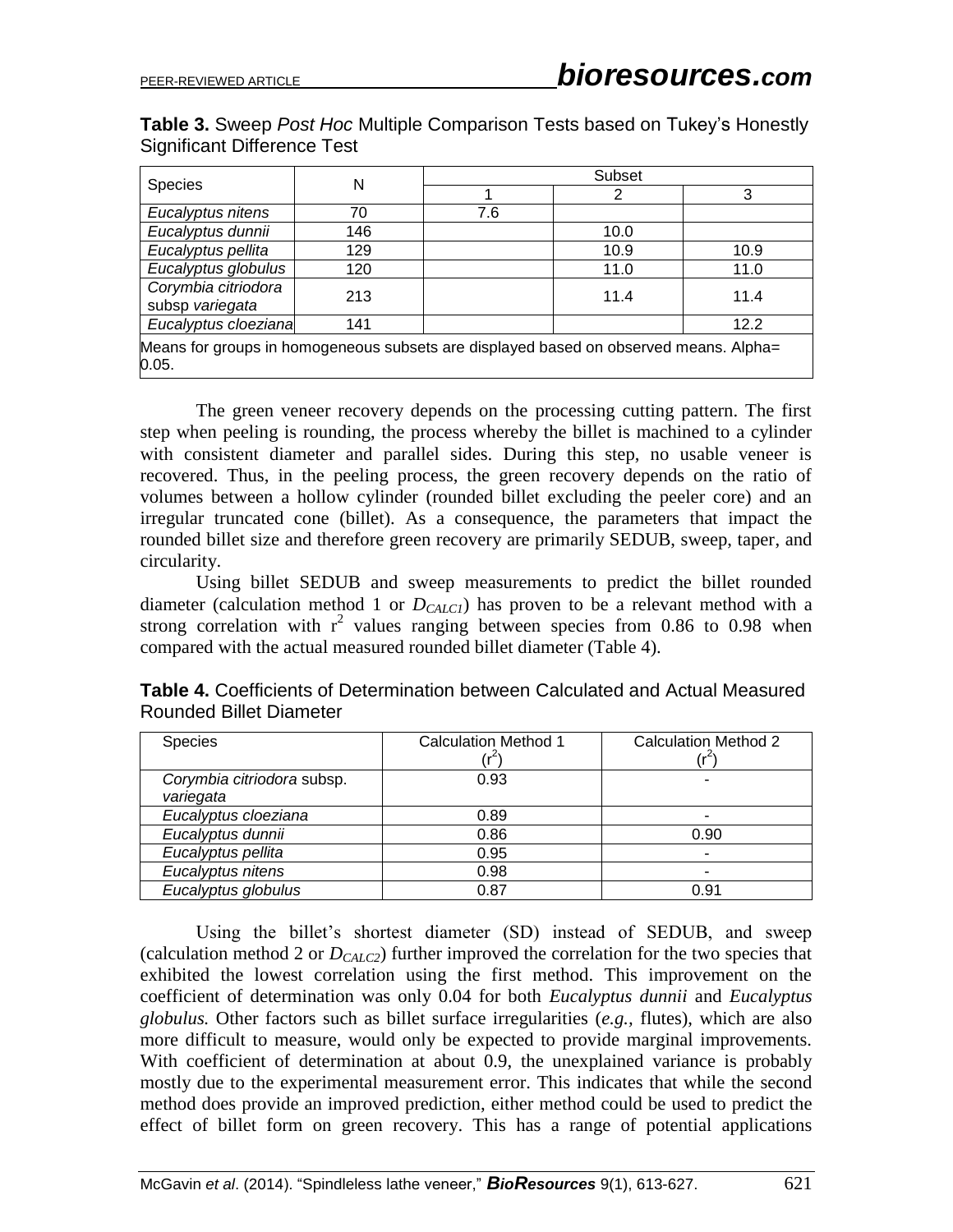including determining optimal billet grade thresholds and predicting the impact of changing billet length (*e.g.,* 1.3 m versus 2.6 m long billets).

The measured veneer recoveries are displayed in Table 5. All species achieved green veneer recoveries between 68% and 77%. *Eucalyptus globulus* achieved the highest green veneer recovery, while *Corymbia citriodora* subsp. *variegata* achieved the lowest. *Eucalyptus nitens*, *Eucalyptus pellita*, and *Eucalyptus cloeziana* each achieved recoveries within a close range (75% to 73%). *Eucalyptus dunnii* had a recovery (70%) between this group and *Corymbia citriodora* subsp. *variegata.*

| <b>Species</b>                          | Green<br>Recovery<br>(GNR as %) | Gross<br>Recovery<br>(GSR as %) | <b>Gross Recovery</b><br>Percentage of<br><b>Green Recovery</b><br>(%) | <b>Net</b><br>Recovery<br>(NR as %) |
|-----------------------------------------|---------------------------------|---------------------------------|------------------------------------------------------------------------|-------------------------------------|
| Corymbia citriodora<br>subsp. variegata | 68                              | 54                              | 81                                                                     | 48                                  |
| Eucalyptus cloeziana                    | 73                              | 65                              | 88                                                                     | 58                                  |
| Eucalyptus dunnii                       | 70                              | 62                              | 89                                                                     | 55                                  |
| Eucalyptus pellita                      | 74                              | 62                              | 83                                                                     | 55                                  |
| Eucalyptus nitens                       | 75                              | 62                              | 84                                                                     | 55                                  |
| Eucalyptus globulus                     | 77                              | 57                              | 75                                                                     | 50                                  |

**Table 5.** Veneer Recoveries

There was a strong correlation ( $r^2 = 0.796$ , n = 6) between species average SEDUB and green veneer recovery. This is understandable since SEDUB has been demonstrated to have a major influence governing the billet rounded diameter and therefore green veneer recovery. This was also observed by Thomas *et al.* (2009) in a study processing plantation eucalypt species within commercial facilities. The relationships that they determined were not as strong as those observed in the current study; however the recovery calculation methodology is not well-explained and may account for the weaker result.

*Eucalyptus cloeziana* yielded the highest gross and net veneer recoveries of 65% and 58%, respectively, followed by *Eucalyptus dunnii*, *Eucalyptus pellita*, and *Eucalyptus nitens*, which each produced gross and net recoveries of 62% and 55%, respectively. *Eucalyptus globulus* achieved 57% and 50%, respectively, while *Corymbia citriodora* subsp. *variegata* recorded the lowest gross and net recoveries (54% and 48%, respectively). Thomas *et al.* (2009) reported green off-lathe recoveries, which while not clearly defined, are assumed to be similar to gross veneer recovery, typically ranging from 35% to 45% for plantation *Eucalyptus dunnii* aged between 12 and 34 years. Similar recovery values are reported by Blakemore *et al.* (2010) for a small veneering trial processing 21-year-old *Eucalyptus nitens*. These values are quite low compared with this study, which could possibly be attributed to the application of traditional technologies, which produce larger diameter peeler cores and failed peeling due to spindle grip problems (*e.g.,* core splitting). In a study using spindleless lathe technology in China, Luo *et al.* (2013) reported an average green veneer recovery (defined similarly to gross veneer recovery in this study) of 44% (ranging from 28% to 51%) for 11 different five-year-old eucalypt clones. The comparatively low green veneer recovery observed is likely attributable to a lower average small-end diameter of the billets (112 mm).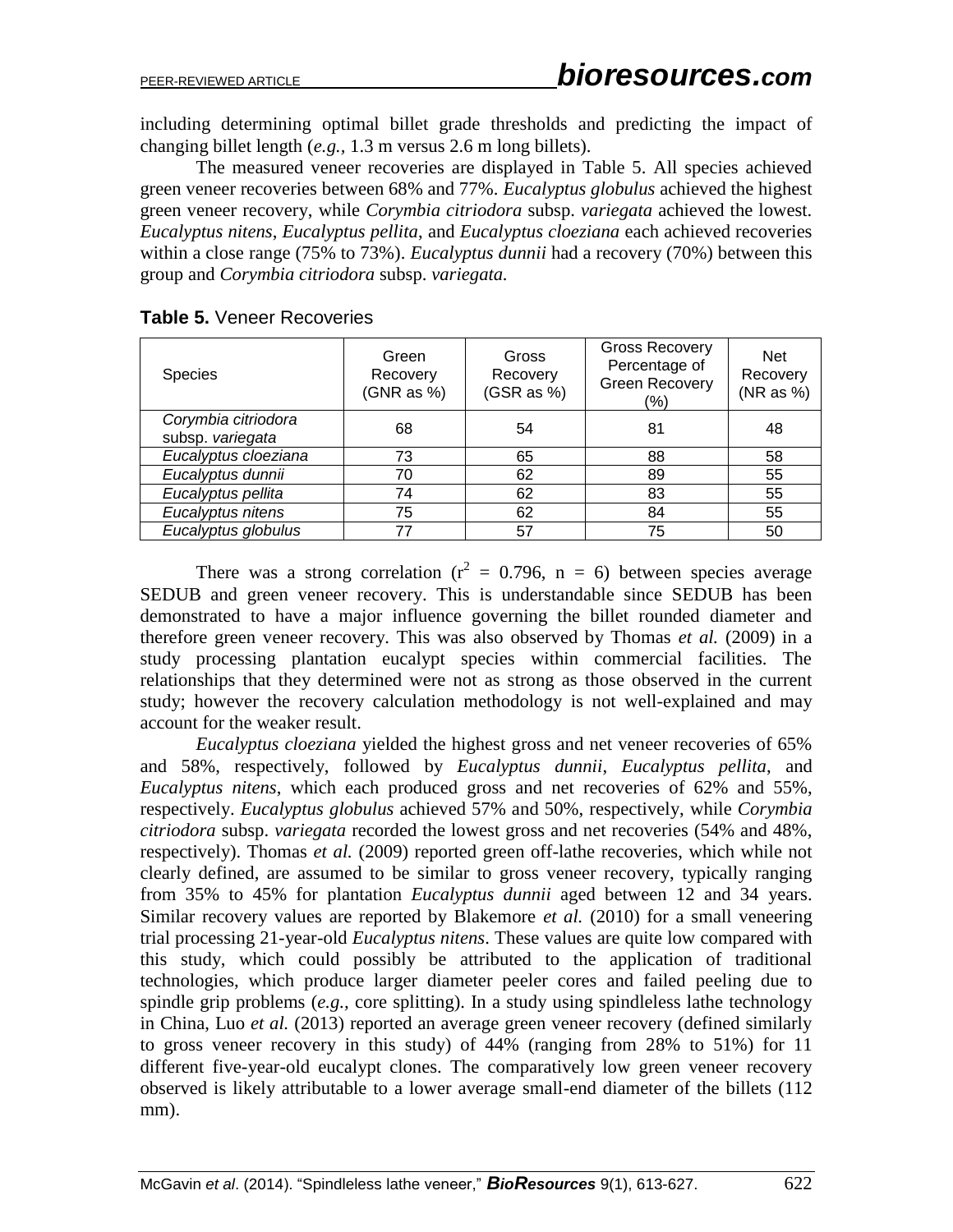To clearly separate the billet geometry variation between species from the internal billet qualities, the proportion of gross veneer volume recovered from the green volume has been calculated. *Eucalyptus globulus* produced the lowest proportion of gross veneer volume (75.2%), demonstrating that the samples of this species were most affected by defects preventing veneer sheets from being graded D-grade or higher. *Eucalyptus dunnii* was the least affected (88.8%), followed closely by *Eucalyptus cloeziana* (88.0%), then *Eucalyptus pellita* (83.5%)*, Eucalyptus nitens* (83.5%), and *Corymbia citriodora* subsp. *variegata* (80.7%).

The analysis of variance performed on the proportion of recovered gross volume from the recovered green volume by species showed significant differences among species. Table 6 displays homogeneous subsets for range tests from *post hoc* multiple comparison tests based on Tukey's Honestly Significant Difference Test. Interestingly, the best and worst species were both traditional pulp species. *Eucalyptus dunnii* veneer did contain a large presence of imperfections, but they did not have a major impact on the recovery of gross veneer. For example, most veneer sheets contained many knots; however they were generally sound, small in size, and scattered, which resulted in minimal impact when graded. Similarly, *Eucalyptus globulus* veneer contained similar kinds of imperfections, although of much higher frequency and size.

| Species                                                                       | N   | Subset (%) |      |      |      |
|-------------------------------------------------------------------------------|-----|------------|------|------|------|
|                                                                               |     | 1          | 2    | 3    | 4    |
| Eucalyptus<br>globulus                                                        | 120 | 75.2       |      |      |      |
| Corymbia<br>citriodora subsp.<br>variegata                                    | 215 |            | 80.7 |      |      |
| Eucalyptus<br>pellita                                                         | 130 |            | 82.8 |      |      |
| Eucalyptus<br>nitens                                                          | 82  |            | 83.5 | 83.5 |      |
| Eucalyptus<br>cloeziana                                                       | 219 |            |      | 88.0 | 88.0 |
| Eucalyptus<br>dunnii                                                          | 166 |            |      |      | 88.8 |
| Means for excuse in bencessaries auboate are displayed becad an aboamed means |     |            |      |      |      |

**Table 6.** Percentage of Gross Veneer Recovered from Green Veneer *Post Hoc* Multiple Comparison Tests based on Tukey's Honestly Significant Difference Test

Means for groups in homogeneous subsets are displayed based on observed means. Alpha= 0.05.

These reported recoveries are high when compared with traditional sawmilling practices. The green veneer recoveries measured about twice the comparable recoveries for processing similar plantation resources using traditional sawmilling techniques (green-off-saw recovery, GOS). For example, Leggate *et al.* (2000) reported the greenoff-saw recovering for solid wood processing (*i.e.,* sawmilling) of six hardwood *Eucalyptus* sp. at six Queensland plantation sites aged between 21 and 41 years as between 32.3% and 42.9%. The researchers also reported net grade recoveries from the same study for flooring type products of between 8% and 19%. This suggests that rotary veneer processing has the potential to recover up to six times the volume of saleable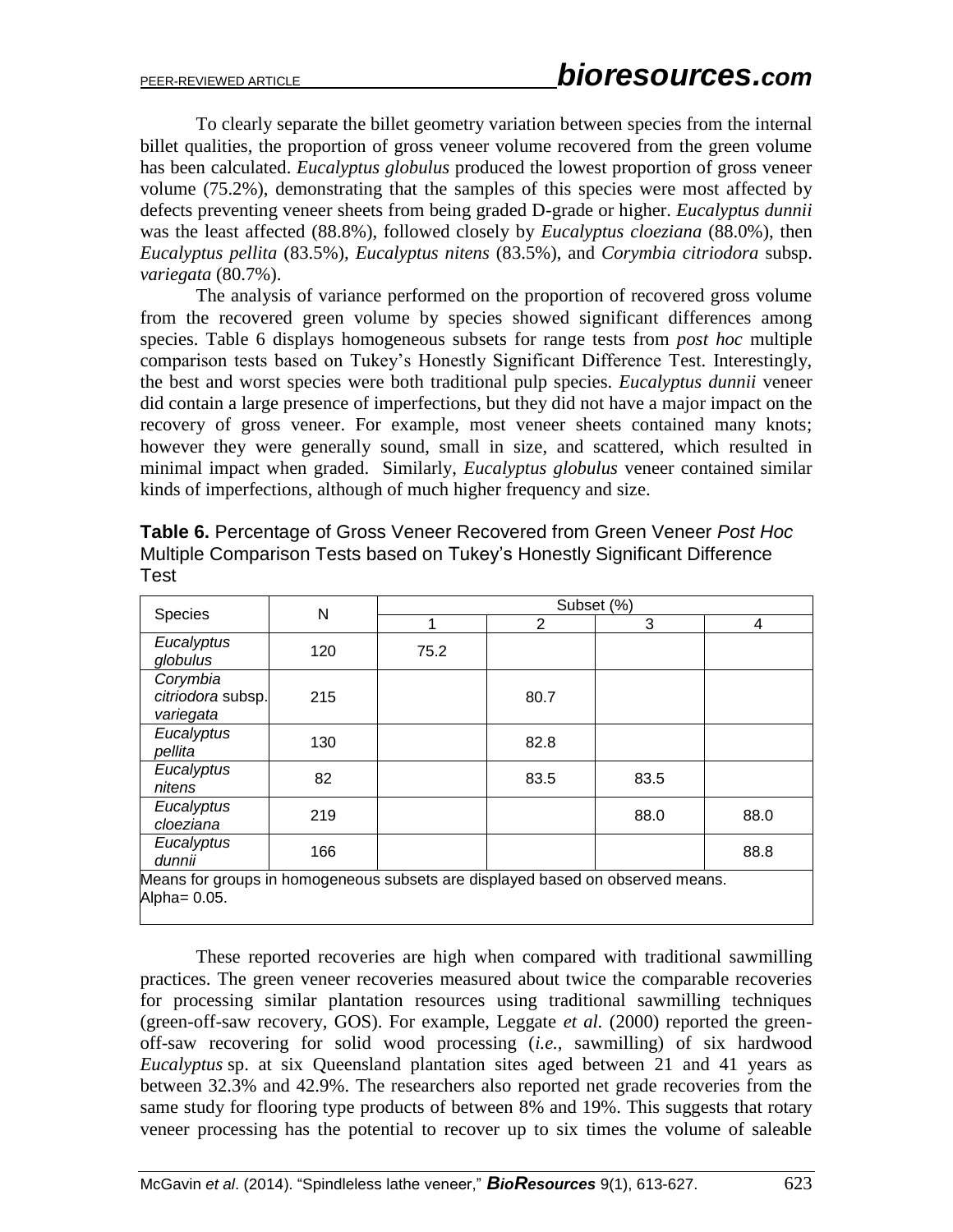product from young plantation species when compared with traditional sawmilling techniques.

Across all species, the recoveries were dominated by D-grade veneer (Table 7). While some species did produce a small amount of A-grade veneer, the recoveries were considered insignificant (<1%). *Eucalyptus nitens* produced the highest percentage of Bgrade recovery at 5%, which accounted for 9% of the veneer produced for this species. This was followed by *Eucalyptus cloeziana*, which produced a B-grade recovery of 2.8%. The samples of no other species produced any significant recovery of B-grade quality veneer (>1%). All species produced some C-grade veneer, with *Eucalyptus cloeziana* achieving a remarkable 15.7%, which accounted for 27% of the total volume of veneer for this species. The sampled *Corymbia citriodora* subsp. *variegata, Eucalyptus pellita*, and *Eucalyptus nitens* also produced in excess of 10% of the recovered volume of veneer as C-grade quality. Ninety-seven percent of *Eucalyptus globulus* veneer was D-grade.

|                                                                                          | A-grade      | B-grade      | C-grade      | D-grade      |  |  |
|------------------------------------------------------------------------------------------|--------------|--------------|--------------|--------------|--|--|
| <b>Species</b>                                                                           | Recovery (%) | Recovery (%) | Recovery (%) | Recovery (%) |  |  |
|                                                                                          |              |              |              |              |  |  |
| Corymbia citriodora                                                                      | 0.2          | 0.5          | 7.9          | 39.6         |  |  |
| subsp. variegata                                                                         | (0.3)        | (1.0)        | (16.4)       | (82.3)       |  |  |
|                                                                                          |              |              |              |              |  |  |
|                                                                                          | 0.1          | 2.8          | 15.7         | 39.4         |  |  |
| Eucalyptus cloeziana                                                                     |              |              |              |              |  |  |
|                                                                                          | (0.2)        | (4.8)        | (27.1)       | (68.0)       |  |  |
|                                                                                          |              |              | 4.2          | 50.5         |  |  |
| Eucalyptus dunnii                                                                        | 0            | 0            |              |              |  |  |
|                                                                                          |              |              | (7.7)        | (91.9)       |  |  |
|                                                                                          |              | 0.8          | 5.7          | 48.2         |  |  |
| Eucalyptus pellita                                                                       | 0            |              |              |              |  |  |
|                                                                                          |              | (1.5)        | (10.4)       | (88.1)       |  |  |
|                                                                                          | 0.2          | 5.0          | 7.5          | 42.1         |  |  |
| Eucalyptus nitens                                                                        |              |              |              |              |  |  |
|                                                                                          | (0.4)        | (9.1)        | (13.7)       | (76.9)       |  |  |
|                                                                                          |              | 0.4          | 1.2          | 48.8         |  |  |
| Eucalyptus globulus                                                                      | 0            |              |              |              |  |  |
|                                                                                          |              | (0.9)        | (2.3)        | (96.8)       |  |  |
| Recovered grade veneer as a proportion of net veneer volume is presented in parentheses. |              |              |              |              |  |  |
|                                                                                          |              |              |              |              |  |  |

**Table 7.** Graded Veneer Recoveries

While D-grade is the lowest visual grade quality for structural veneer, the veneers are suitable for face veneers on non-appearance structural panels as well as the core veneers for most appearance and non-appearance structural panels. The low recovery of higher grade veneers (C-grade and better), which are more suitable for face veneers, would make the commercial production of a standard mix of structural panel products challenging when only using a resource of this quality. According to the Engineered Wood Products Association of Australasia (EWPAA, www.ewp.asn.au), the Australian rotary veneer industry requires approximately 30% to 40% of their veneer production to be C-grade or better to enable saleable product manufacture. *Eucalyptus cloeziana* is the only species in this target range, with 32% of veneers produced being C-grade or better. This is followed by *Eucalyptus nitens* (23%), *Corymbia citriodora* subsp. *variegata*  (18%), *Eucalyptus pellita* (12%), *Eucalyptus dunnii* (8%), and finally *Eucalyptus globulus* (3%). The blending of plantation hardwoods with higher quality veneers from native forest hardwoods or plantation (softwood or higher quality hardwood) resources may produce a more suitable quality mix.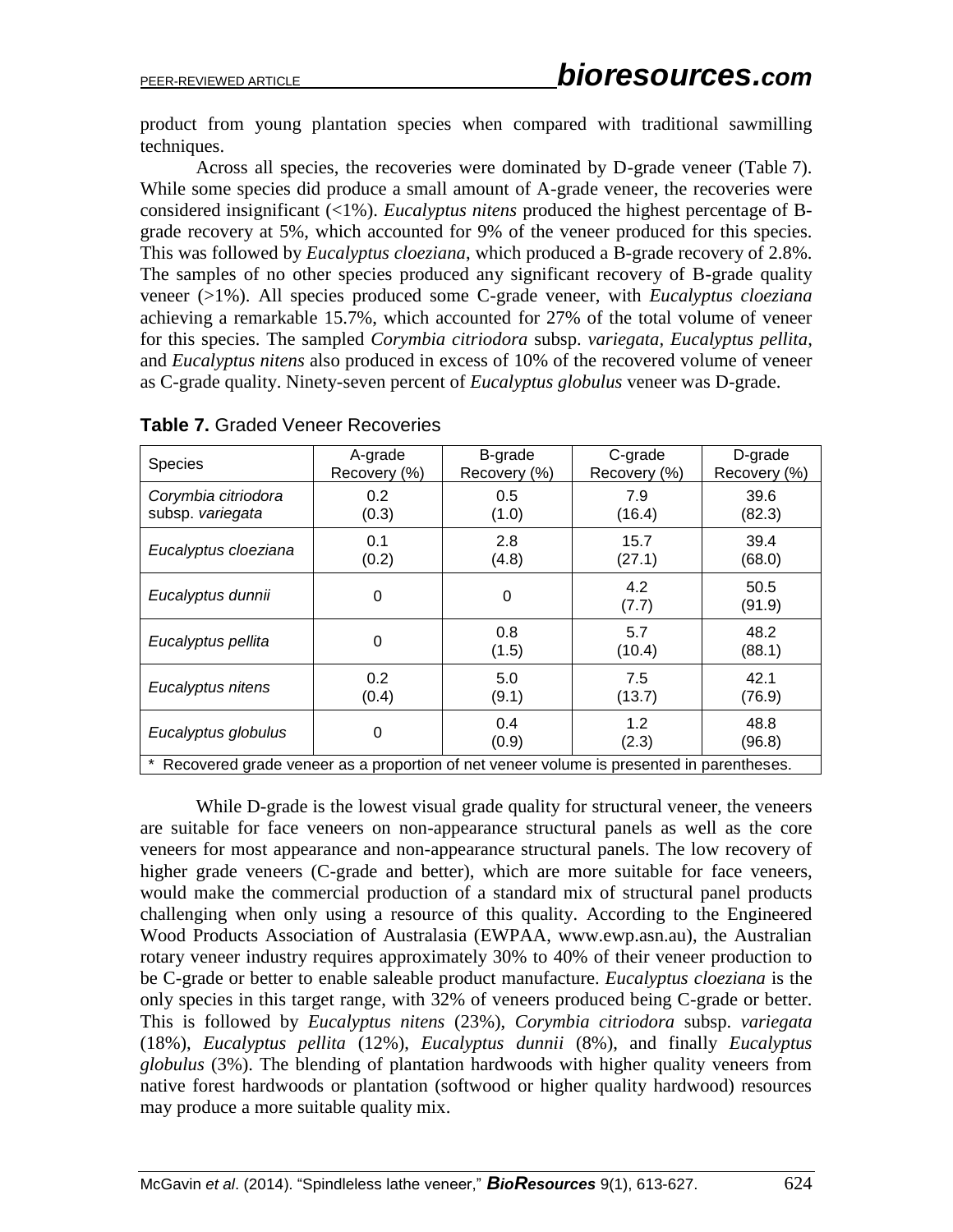# **CONCLUSIONS**

- 1. The study demonstrated that processing representative stands of the current Australian hardwood plantation estate using spindleless veneer lathe technology can overcome many of the problems present when using traditional solid wood processing techniques. Green and gross recoveries achieved during the study were between 68% and 77% and 54% and 65%, respectively. These results are on the order of two to six times what is usually achieved from processing similar resources using traditional solid wood processing systems, presenting an opportunity to process plantation logs of younger ages and of lower quality. The observed differences between species reflect the performances of the plantation resource currently available. These results confound inherent differences between species with silviculture and age effects. Alternative forest management strategies with a focus on veneer products would be expected to improve their performances.
- 2. The graded veneer recovery was dominated by D-grade veneer across all species. While D-grade is the lowest visual grade quality for structural veneer, the veneers are suitable for face veneers on non-appearance structural panels as well as the core veneers for the vast majority of appearance and non-appearance structural panels. The low recovery of higher grade veneers (C-grade and better) in the studied samples of all species, except possibly *Eucalyptus cloeziana*, would make the commercial production of structural panel products challenging (because of insufficient quantities of face veneer) if a processor were relying solely on this grade of resource. However, the blending of plantation hardwood veneer with higher appearance grade veneer may produce a suitable mix for a range of solid wood end products.
- 3. Predicting the billet's rounded diameter using easy-to-measure billet form characteristics (small-end diameter under bark or shortest small-end diameter and sweep) was demonstrated to be a satisfactory tool with a coefficient of determination between 0.86 and 0.98. This indicates that this approach could be used to predict the effect of billet form on green recovery and has a range of potential applications, including determining optimal billet grade thresholds and predicting the impact of changing billet length (*e.g.,* 1.3 m versus 2.6 m billets).

# **ACKNOWLEDGMENTS**

The authors are grateful for the support of the Queensland Government, Department of Agriculture, Fisheries and Forestry, Cooperative Research Centre for Forestry, the National Centre of Future Forest Industries, the Forest and Wood Products Australia, and the Engineered Wood Products Association of Australasia. The following companies and individuals also are acknowledged for providing the plantation resource, assistance with labour and equipment, and access to the trial sites: HQ Plantations Pty Ltd, Forestry Tasmania, Australian Bluegum Plantations of Victoria, New Forests of Victoria, PF Olsen of Victoria, and private plantation grower David Swann, Victoria. Austral Plywoods also are acknowledged for technical support and access to commercial facilities for veneer seasoning.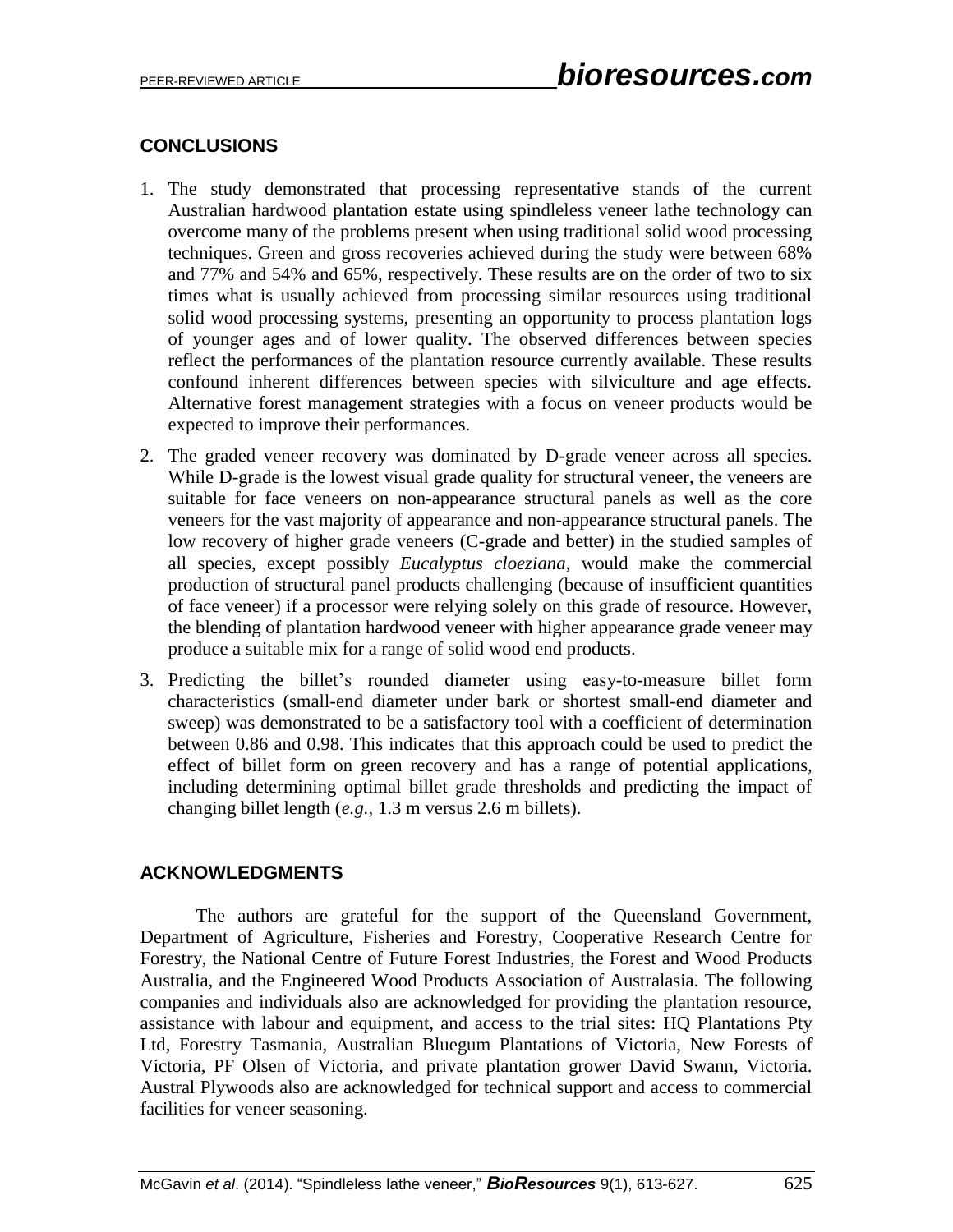# **REFERENCES CITED**

- Arnold, R. J., Xie, Y. J., Midgley, S. J., Luo, J. Z., and Chen, X. F. (2013). "Emergence and rise of eucalypt veneer production in China," *International Forestry Review* 15, 33-47.
- Bailleres, H., Gerard, J., Fournier, M., and Thibaut, B. (1995a). "Wood quality of eucalyptus from plantations. 1. Spatio-temporal variations and influence factors of three basic properties," *IAWA Journal* 16(1), 9-10.
- Bailleres, H., Gerard, J., Fournier, M., and Thibaut, B. (1995b). "Wood quality of eucalyptus from plantations. 2. End splitting and sawing distorsion," *Iawa Journal* 16(1), 10.
- Bailleres, H., Fournier-Djimbi, M., Gerard, J., and Thibaut, B. (1996a). "Growth stresses, end splitting and sawing distortions in eucalypts from plantation," International Conference on Wood Mechanics organized by The German Delegation of the Management Committee of COST 508, 14-16 May 1996, FMPA, Stuttgart, Germany, 483-494.
- Bailleres, H., Gerard, J., Chanson, B., Fournier-Djimbi, M., and Thibaut, B. (1996b). "Effect of juvenile wood properties variations in eucalypts," International Conference on Wood Mechanics organized by The German Delegation of the Management Committee of COST 508, 14-16 May 1996, FMPA, Stuttgart, Germany, 465-472.
- Blackburn, D. P., Hamilton, M. G., Harwood, C. E., Innes, T. C., Potts, B. M., and Williams, D. R. (2011). "Genetic variation in traits affecting sawn timber recovery in plantation grown *Eucalyptus nitens*," *Annals of Forest Science*, 68, 1187-1195.
- Blakemore, P., Morrow, A., Ngo, D., Washusen, R., Harwood, C., Northway, R., Wood, M., Volker, P., and Porada, H. (2010a). *Plantation-grown Eucalyptus nitens: Solid wood quality and processing performance on linear sawing systems with a range of commercial and experimental drying schedules*, CRC for Forestry Technical Report # 200.
- Blakemore, P., Morrow, A., Washusen, R., Harwood, C., Wood, M., and Ngo, D. (2010b). "Evaluation of thin-section quarter-sawn boards and rotary veneer from plantation-grown *Eucalyptus nitens*," CRC for Forestry Technical Report # 202.
- Gavran, M. (2013). "Australian plantation statistics 2013 update," Department of Agriculture, Fisheries and Forestry,

[\(http://data.daff.gov.au/anrdl/metadata\\_files/pb\\_aplnsd9abfs0032013\\_11a.xml\)](http://data.daff.gov.au/anrdl/metadata_files/pb_aplnsd9abfs0032013_11a.xml).

- Hamilton, M. G., Greaves, B. M., and Dutkowski, G. W. (2010). "Genetic correlations between pulpwood and solid-wood selection and objectives traits in *Eucalyptus globulus*," *Annals of Forestry Science* 67(511), 1-10.
- Hopewell, G. P., Atyeo, W. J., and McGavin, R. L. (2008). "The veneer and plywood potential of tropical plantation eucalypts in north Queensland: 19-year-old Gympie messmate, *Eucalyptus cloeziana*, and 15-year-old red mahogany, *Eucalyptus pellita*," Forestry and Wood Products Australia, Melbourne, Australia.
- Leggate, W., Palmer, G., McGavin, R., and Muneri, A. (2000). "Productivity, sawn recovery and potential rates of return from eucalypt plantations in Queensland," IUFRO Conference, The Future of Eucalypts for Wood Products, Launceston, March 2000.